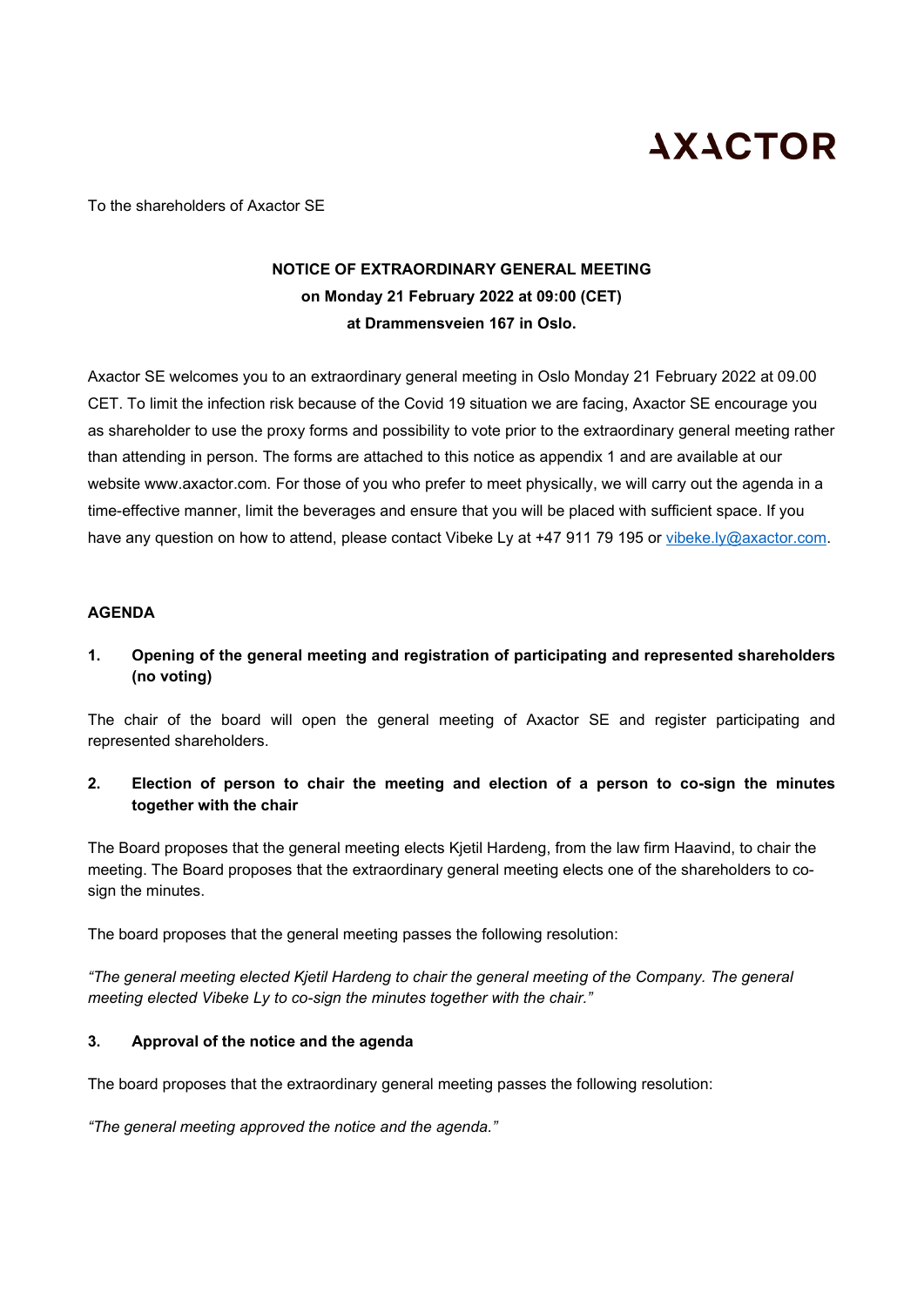## **AXACTOR**

#### **4. Election of a new member to the Board of Directors**

The Nomination Committee has proposed to elect Kristian Melhuus as a new member to and chairman of the Board of Directors from this extraordinary general meeting until the annual general meeting in 2023.

The Nomination Committee's assessment and recommendation is enclosed to this notice as Appendix 3.

The Nomination Committee recommends that the extraordinary general meeting passes the following resolution:

*"Kristian Melhuus is elected as Chairman of the Board of Directors from this extraordinary general meeting until the annual general meeting in 2023. The board of directors shall have the following composition:*

- Kristian Melhuus (chairman)
- Brita Eilertsen (director)
- Merete Haugli (director)
- Lars Erich Nilsen (director)
- Kathrine Astrup Fredriksen (director)
- Terje Mjøs (director)
- Hans Harén (director)*"*